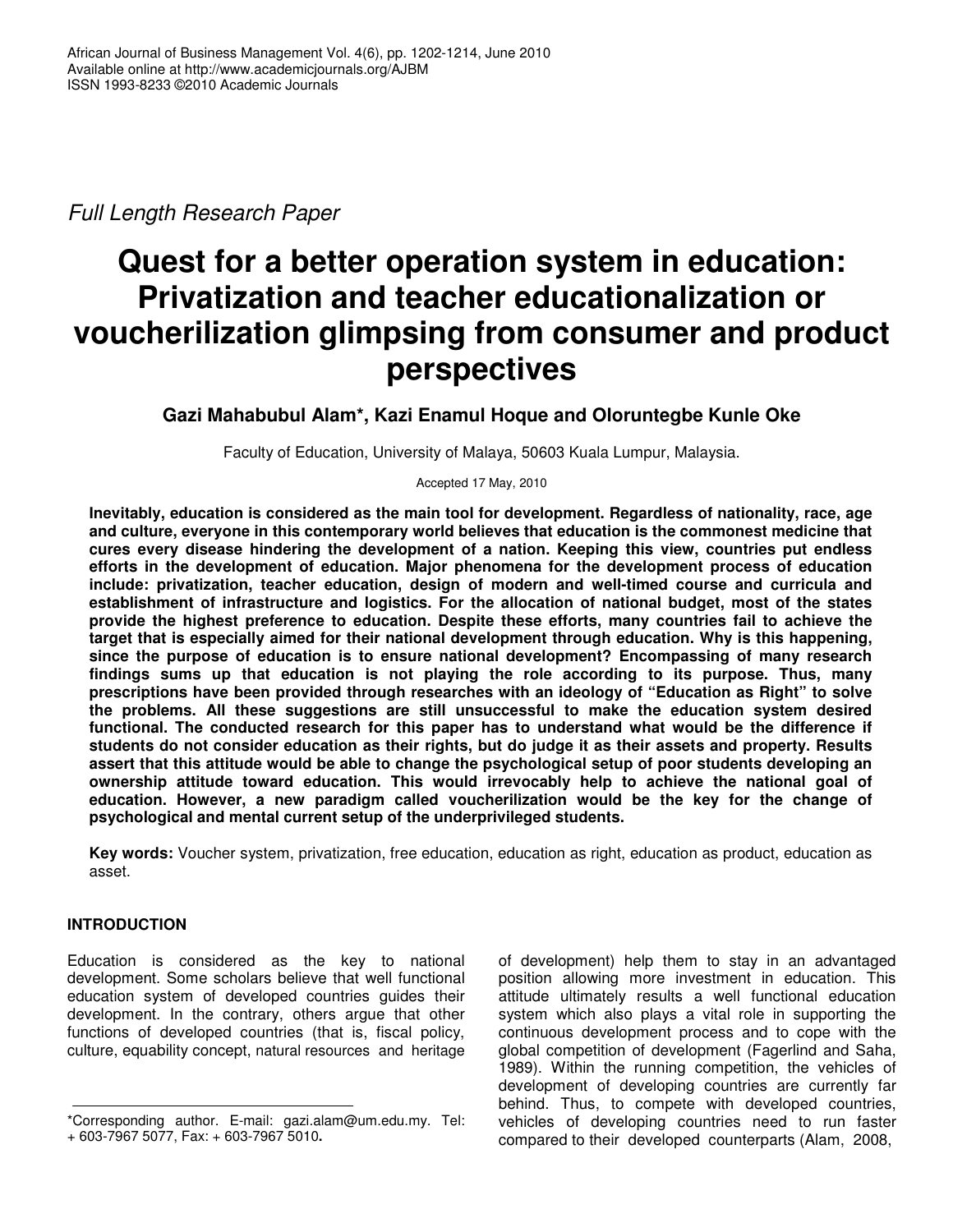2010). Moreover, there is a need of an appropriate time and place for vehicles of developing countries in order to overcome their counterparts. This is not easy for developing nations because they are experiencing a high volume of financial crisis and social constraints. Along with these constraints, the less and faulty functional vehicles of developing countries are running far behind than the champions (Alam, 2009a). These days, the champions even stay out of sights of the drivers of slow vehicles of developing nations. If this is the case, how can education play a role for developing countries' development? However, probably the education system of developing states is not aimed to follow the global competition, rather trying to run with their own capacity (Alam, 2009b).

## **Research problems**

Considering education as human right, developing countries are striving to progress forward through their public system. However, the little public fund allocated in education in developing world results more in private operations. While private provision of operation considers education as product consumed by their affordable clients, public provision considers it as free service (human right) to poorer cluster of the population (Farag, 2002; Alam and Khalifa, 2009). This kind of psychological differences result a need and product based education concept in private operation of primary and secondary levels, while public provision seems very reluctant to provide the service for the poorer clients (Alam, 2009b). Traditional belief is that the purpose of primary education is to enable primary graduate to be competent for secondary education with a moderate level of civic value, while secondary education caters to ensure a higher level of civic value and to be competent for higher education. The goal of higher education is to provide a skilled manpower for the state. Much debate is ongoing, arguing that both private and public provisions fail to foster a high level of civic value (Hallak, 1990). However, using 'customer need-based' concept towards products, private provision<sup>1</sup> is somehow able to make their graduates ready for non-functional higher education with a narrow, shortcut and précised courses and curricula (Alam, 2009b). Many individuals with a high level of potential from ultra poor cluster even may not enter into the education system. These days, a larger portion of poorer individual may enter into public and NGO school provisions. Since both public and NGO provision adopt a concept of human right theory in education for the delivery method and mentality, education is not needbased and customer oriented, rather it is manufacturer dominated (Alam et al., 2009). While private provision uses need-based concept for

education delivery, both public and NGO provisions use human right theory (Huong and Fry, 2002). Statistics shows that more graduates from private provision<sup>2</sup> are going to higher education compared to public and NGO provisions, while these two provisions provide services to the majority of the population. Consequently, many individuals studying at public and NGO provisions with high potentials may not be able to enroll into higher education because of adopted human right concept in education (Alam, 2008a). Moreover, higher education in developing countries is highly privatized restricting poorer cluster to access it.

Theoretically, the purpose of higher education is to develop skilled manpower in the light of economic and social needs. Unfortunately, due to suffering of 'diploma diseases', higher education is a manufacturer of diploma at a glitter paper without ensuring a right knowledge. Experience of 'diploma diseases' within private higher education provision is even more dangerous (Psacharopulos and Patrions, 2002). Since the history and heritage of education is longer in existence, the diploma at a glitter paper still works as an amulet not as medicine. If these circumstances subsist for a longer period, the forthcoming scenario not only at higher education, but also at every level of education will be a case of unforeseen. So, it is easy to understand that the forthcoming scenario as the target of primary and secondary education is to make the graduates qualified for higher education (Alam, 2008). While higher education is being forced to follow a different direction, what difference can be made by the primary and secondary education while their journey end with a view to making their graduates competent for tertiary education ( Alam et al., 2009).

## **Importance of the issue**

The discussion of earlier subsections shed some light on the problem. Many of the researchers believe that teacher education would be able to solve the existing problem. The belief is that if teachers are provided adequate knowledge for the subjects and with a deeper understanding on moral and ethical value highlighting a focus of education philosophy through both pre-service and in-service operations of teacher education, this will provide a wider impact on students' productivity (Hamman et al., 2010). However, teacher education of many countries fails to do so. To many countries, the problem does not lie within the teacher; rather it lies with course and curriculum along with school infrastructure (Hoque et al., 2010). Therefore, a high volume of budget has been allocated to resolve the problem. Evidence asserts that due to corruption and other professional inefficiencies, these methods fail to do so (Conway and Clark, 2003).

<sup>&</sup>lt;sup>1</sup> Some extend of public provision where a high level of prenatal participation within school management involved

<sup>&</sup>lt;sup>2</sup> Some extend of public provision where a high level of prenatal participation within school management involved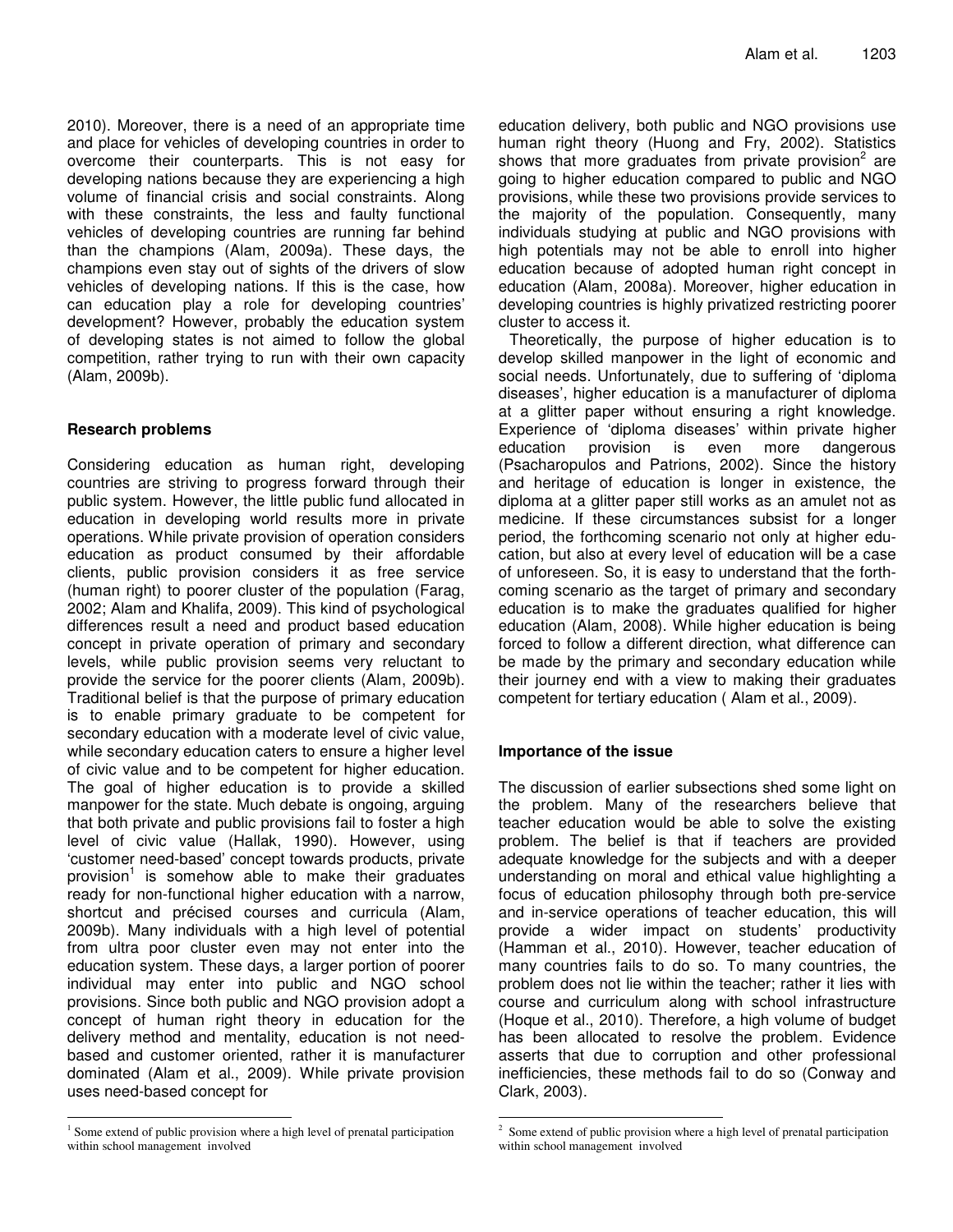At the level of primary and secondary schools, private providers<sup>3</sup> are somehow meeting the target better than their public counterparts (Alam, 2008a). A question is always asked; why these schools are performing well. A number of answers can be outlined; a swift management, less bureaucracy, students learning centered activities, need-based concept and elitism culture. Indeed, all these are appropriate to consider. However, it is also evident that unit cost of public schools is higher than their private counterparts (Jimenez et al., 1989). Thus, it is not an excuse for public counterparts anymore. It is significant to understand that financial constraints of developing countries may be burden for global competition, but of course not for internal competition. So the big question is; where does the defect lies? One possible answer is that, it lies on the buying power of consumers or buyers. In the case of private provision, the fund directly comes from the buyer/consumers, while fund for public provision is allocated by the state on behalf of consumer. Thus, a system with an assurance of fund delivery directly from buyers or from consumers to pay either public or private providers would solve the problems in some way and entertaining consumers' need-based concept at the same time pushing away the human right concept in education.

## **Aims and objectives**

Introduction of voucher system in education may be able to provide a concept of consumers' need-based education for primary and secondary education. A massive and wider practice of 'concept of consumers need' for the majority of the population may confiscate the so called human right concept for primary and secondary education. This may ultimately ensure real concept of human right in higher education by demolishing existing 'diploma disease' concept. This may also results an assurance of enrolment of genius group in higher education (Alam, 2008). Once a state can ensure the enrolment of the most capable group into the higher education, the research and higher education would dramatically change assuring a decent education system as a whole.

Adopting voucher system and its proper implementation are not an easy task. There are many threats which need to be overcome through proper strategy and policy. The aim of this research is to understand how a vouchering method can help the education system function effectively. In order to achieve this aim, the following research issues will be explored.

## **Research Issues**

\* Concept of voucher system

\* Advantages and disadvantages of voucher system

- \* Strategic, policy and implementation constraints of voucher system
- \* Plausible ways to address the constraints

This research intends to achieve its objectives by providing some pragmatics suggestions before the concluding remark. Prior to this, four sections namely (that is, conceptional framework and literature review, research design, current practice of operation in education system and voucher system in education) along with their subsections will explore this research phenomenon with a wider discourse analysis. Thus, this research is a product of discourse analysis with an aim of contribution towards knowledge through Lakatos's theory of degeneration (Alam, 2008).

# **Conceptional framework and literature review**

It is widely accepted that education is a public goods. Defining the product, consumer and buyer is a complex task in the context of education manufactured by schools. Criteria of education product and their schemata have evolved out of historical social practices (Alam and Khalifa, 2009). Consequently, the concept of product, buyer, consumer and manufacturer always vary with the change of situations and way of interpretation (Lockheed and Jimenez, 1994). Interpretation of social events is guided and constrained by the prevailing rationality which in itself reflects the dominant constellation of power. However, while defining product buyer, consumer and manufacturer within education production cycle as a complex task, knowledge is always considered as the only product of education 4 (Huong, 2002). In order to have more idea on product, buyer, consumer and manufacturer within education production cycle, the authors drew several diagrams under three subsections to elaborate their concept.

## **Consumer cycle in education**

Considering consumer concept as the key within this cycle, a common group of consumer is found for both provisions of operation. For the case of both private and public provisions of operations, students are always to be considered as consumer. All parameters of two provisions are the same except buyer (Diagrams 1 and 2). It is well established that while consumers has no buying capabilities, their choices and needs are predominately biased by the choices of buyers and producers. Many evidences show that a consensus between buyers and producers often deprive the consumers' rights, needs and freedom, even though trading standard agency may only be able to put a motionless effort on behalf of the

<sup>&</sup>lt;sup>3</sup> Moreover a few public school where high level of parental participation is involved making significant progress

<sup>4</sup> Mistakenly, some time degree, diploma or certificate is considered as the product of education. Indeed, these are parameter but not product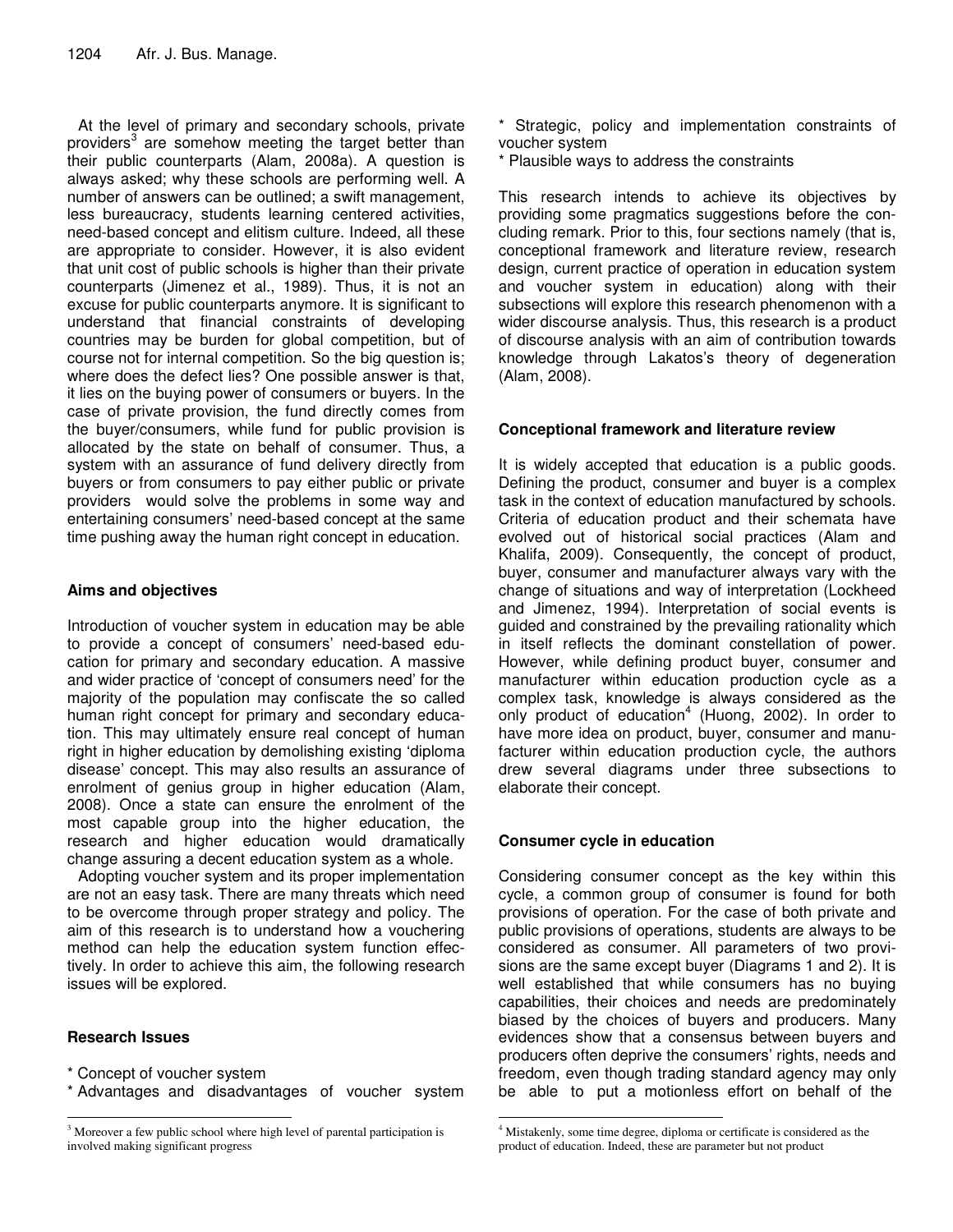

**Diagram 1.** Consumer cycle in private education.









consumers (James, 1993).

#### **Product cycle in education**

Within the product cycle in education, in the eye of the employer, indeed graduates are the products (Diagrams 3 and 4). Although there are some businesses that employ graduates as show piece, most of the employers do not necessarily want to buy the graduates as product; rather they consider their knowledge and skills as product (Mabizela, 2000). The quality of products is often judged by the amount of skills and knowledge posed within the graduates. Of course, employers are the buyers and consumers of graduates' knowledge and skills (Alam, 2009; Alam and Khalifa, 2009). The success of a business

**Diagram 4.** Product in the eye of state.

owned either by state or private organization and individual provide the gross weight to national development. Thus, it can also be argued that state and society would be the last consumer of the graduates' knowledge and skills (Alam and Hoque, 2010). This is probably the main reasons why states still become the buyer of public schools and students, the consumer. State buyer concept may be one of the best options for a nation having high level ethical and national value, and no operation for private provision. However, a country experiencing high volume of private operation and unethical activities, buying power of consumers at least help them to proceed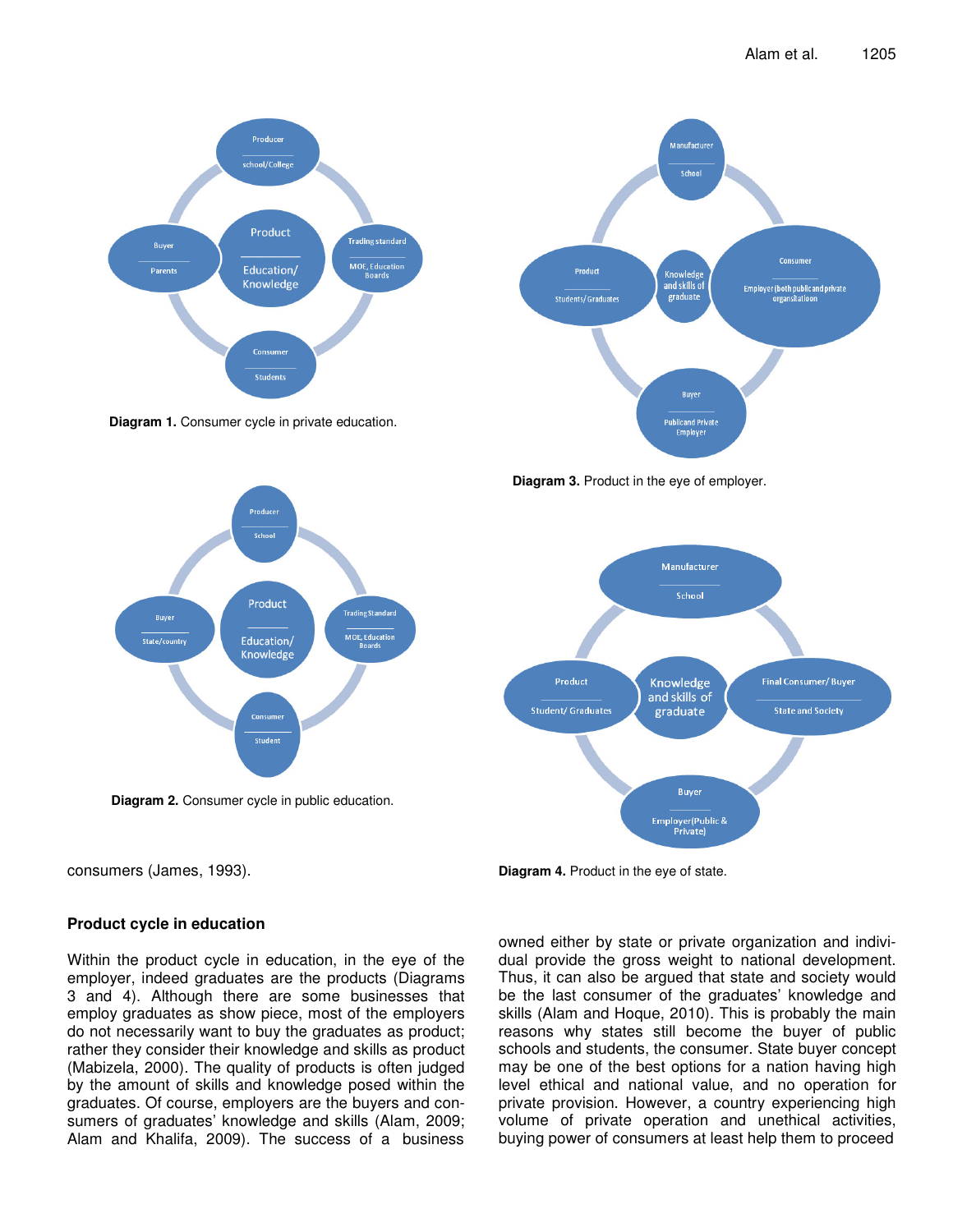

**Diagram 5.** Manufacturing cycle in education.



**Diagram 6.** Manufacturing cycle in education.

with their choices and needs. Indeed, trading standard agencies must need to play a rigorous role for both consumer and procedures for awareness of state goal (Mabizela et al., 2000). Moreover, a proper policy and regulatory control should be in place always with proper monitoring and evaluation.

# **Manufacturing cycle in education**

Moving to the context of manufacturing cycle in education, an education provided by a school can be defined as

a 'product' named as knowledge, while the school as an industry (the manufacturer). The school authorities<sup>5</sup> are profoundly engaged in ensuring freedom from errors within the education provided (Alam, 2008b). The course curricula can be defined as raw materials, while the schools use up-to-date teaching and evaluation techniques, modern teaching materials (multimedia projectors and audio-video graphics) and have well-stocked libraries, laboratories and support services in order to ensure the education provided is error free (Diagrams 5 and 6).<sup>6</sup> The teaching and support staff are the manpower, and they are principally responsible to ensure that the education provided is free of errors (Ravisankar and Murthy, 2000).

Considering this view, improvement of education quality in public schools is targeted through teacher training, design of well-timed course and curricula and establishment of infrastructure. Within the processes of doing all these, consumers have no rights to provide guideline and direction. Moreover, since they do not have buying power, only them might have a voiceless shout if their participation is considered to be luckily attempted (Jimenez et al., 1989).

Many evidences assert that even though private provision employs less able graduates and do not spend unnecessary huge budget for their development, only the challenging minds and attitudes of the graduates employed at private sector would help them perform more efficiently.

#### **DATA**

This is a discourse analysis for a 'conception paper' mainly with an adaptation of descriptive research conducted through desk study method (Bell, 1999). Many data are gathered from secondary literature. The key tool of this research is a different look and standpoint of many established concepts and postulates within the concept of education theories and practices (Kane, 1997). Many observations and summaries of findings are considered from a number of works of the first author. These works include his and his students' PhD researches. Moreover, a 13-year of experience at both institutions of higher education and donor agencies also helped to testify the issues with the knowledge of researchers and their colleagues.

The key strength of this research is that it has compiled the ideas of different proponent and opponent groups without prejudice (Riessman, 1993). In order to do so, the authors created a database based on secondary literature. This database was well connected with the geographical, cultural, economical and social contexts of the researches conducted earlier. This helped in understanding their influences towards the findings of earlier works (Patton, 2002). Moreover, a caution step was taken to understand

<u> 1989 - Johann Barn, mars ann an t-Aonaich an t-Aonaich ann an t-Aonaich ann an t-Aonaich ann an t-Aonaich an </u>

<sup>&</sup>lt;sup>5</sup> The term authority used can be varied. For instance, 'managing committee' (such GB, Senate and syndicate) may be the authority for a school (i.e. university, institutes and colleges). However, if we see the educational context broadly, the Ministry of Education is the main authority of the state education system. However, Ministry of Education mainly depends on education policy currently practiced in order to control and monitor the state education system, so the existing educational policy hence play the most important role as being the main authority.

<sup>&</sup>lt;sup>6</sup> This education is a product shaped from the course curricula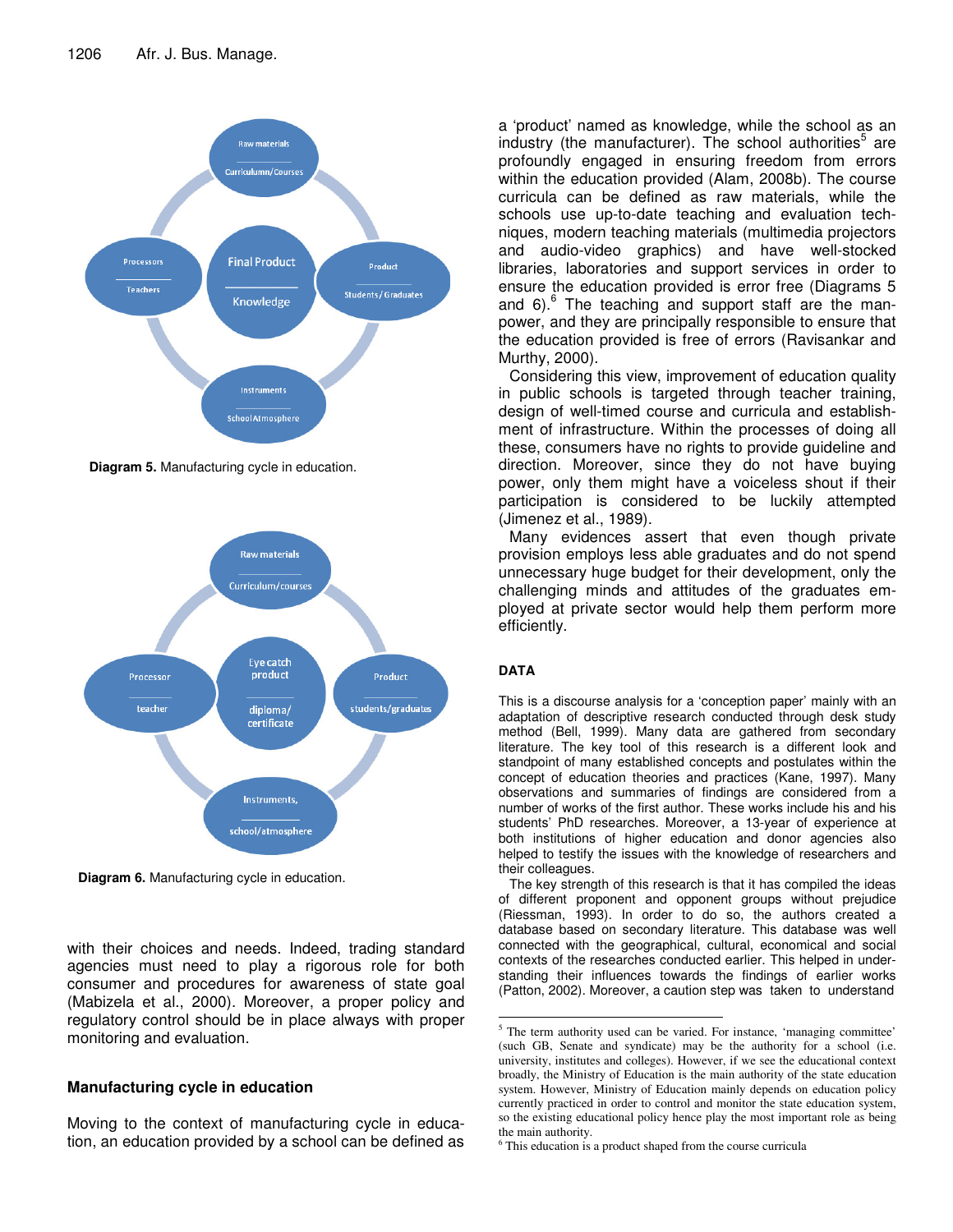their influences towards findings of the previous works that could be caused by the scholars' culture, ideology and country's bureaucracy (Ping and Crowley, 1997). This was taken into consideration because in the context of the developing country due to cultural, political, educational and economical differences, a huge gap always exists (Pring, 2000). The results of this paper are products of secondary analysis of the data stored at the database.

#### **Limitation**

It is worth mentioning that in collecting data from secondary literature, there are some predictable but unavoidable limitations that the authors experienced throughout the process (Robson, 2002). A vast amount of research works were conducted in the area of both teacher education, privatization in education and voucher system in education.

Unlike the study, almost none of them were focused predominantly in targeting the research issues that this paper intended to explore. Thus, the authors were unable to consider the 'raw data' from secondary sources (Bell, 1999). Within its limitations and scope, in order to avoid such limitation without making any prejudice to the study's research, the authors did not mainly consider the data but highly linked the concepts that various scholars established (Nichols, 1991). They gained their concepts either from their writings or through secondary analysis of the database (Smith, 1999; Bell, 1999 and Cohen et al., 2002). Therefore, within the scope of this paper, it should be limited to a concept based paper but not essentially data oriented paper.

#### **CURRENT PRACTICE OF OPERATION IN EDUCATION SYSTEM**

Education is considered as the main medicine in order to cure the diseases hindering the development of a nation (Ronlad, 1997). To prevent or cure the diseases that education is experiencing, a few fundamental antibiotics have been introduced. These are privatization, teacher education and establishment of infrastructure and logistic support. While establishment of infrastructure and logistic support process is seriously contaminated through political and financial corruptions, the phenomena of privatization and teacher education are not also well functional (Kotecha, 2002). The following writing will not illuminate the issues and challenges that the process of establishment of infrastructure and logistics support is experiencing. It will fundamentally include the major issues and concerns centering the privatization and teacher education cycles of operation with an aim to provide a solution (Al-Qudsi, 2003).

#### **Privatization**

Although it is claimed that private education is a recent phenomenon in the developing world, criteria of private educations and their schemata have evolved out of historical practices. Deeper investigation indicates that the introduction of private education was implemented by a process known as 'Guru-Shiso' (Alam, 2008). Many forms of private education still exist within the education.

Main forms of private provision are private tutor/lodgingmaster, private coaching and private schooling. The main underpinning reason on expansion of private education is either inefficiency or inadequacy of public provision (Altbach, 1999). Currently, in order to provide access to primary and secondary education for the disadvantaged cluster, the door of private provision is greatly opened allowing public counterpart to serve the needy with best care.

The operation of private education at HE level is extremely high (Farag, 2002). As a result of these policy changes, no remarkable development can be marked for the services provided by public providers. Despite no remarkable improvement, education is still considered as the weapon of development, and it is important to ensure the equal right of every individual to have access to education (Alam and Khalifa, 2009). However, with the advantage of a sound financial background, privileged individuals are not only accessing better quality education at primary and secondary levels, but also gain a better quality of life through improved access to better quality fundamental goods and rights (Jimenez et. al., 1989). The recent expansion of private higher education has thus not only opened the door for the privileged to access better quality education, but it has helped those within the elite that would not normally get access to higher education the means by which to enter this form of provision (Huong and Fry, 2002). This has had significant impact on the quality of HE and research. Higher education and research are interrelated which is considered as the shaper and roller of education system and the nation as a whole (Kotecha, 2002).

Since consumer and buyer of private education have buying capacity, this somehow helps them to have the product that they are looking or targeting for to be a short term mission. An unwritten consensus between private provision and buyer/consumer develops a market approach to run this provision, bypassing the governance and regulatory control developed by the education agencies (James, 1993). This may help both the producer/seller and buyer/consumers for the short term mission and their aim and objective, but the final consumer (state) of skills and knowledge does not gain what it suppose to have gained (Diagram 7).

#### **Teacher education**

After a huge investment made through both public and private fund, a graduate becomes qualified for teaching in the institutions of education (Gorski, 2009). With a long investment of time, effort and money, individuals become involved with teaching. This situation develops psychological constraints amongst teacher community to earn money while they get involve with any activity (Pantić and Wubbels, 2010). Thus, they consider their professional and continuous development not to be necessary in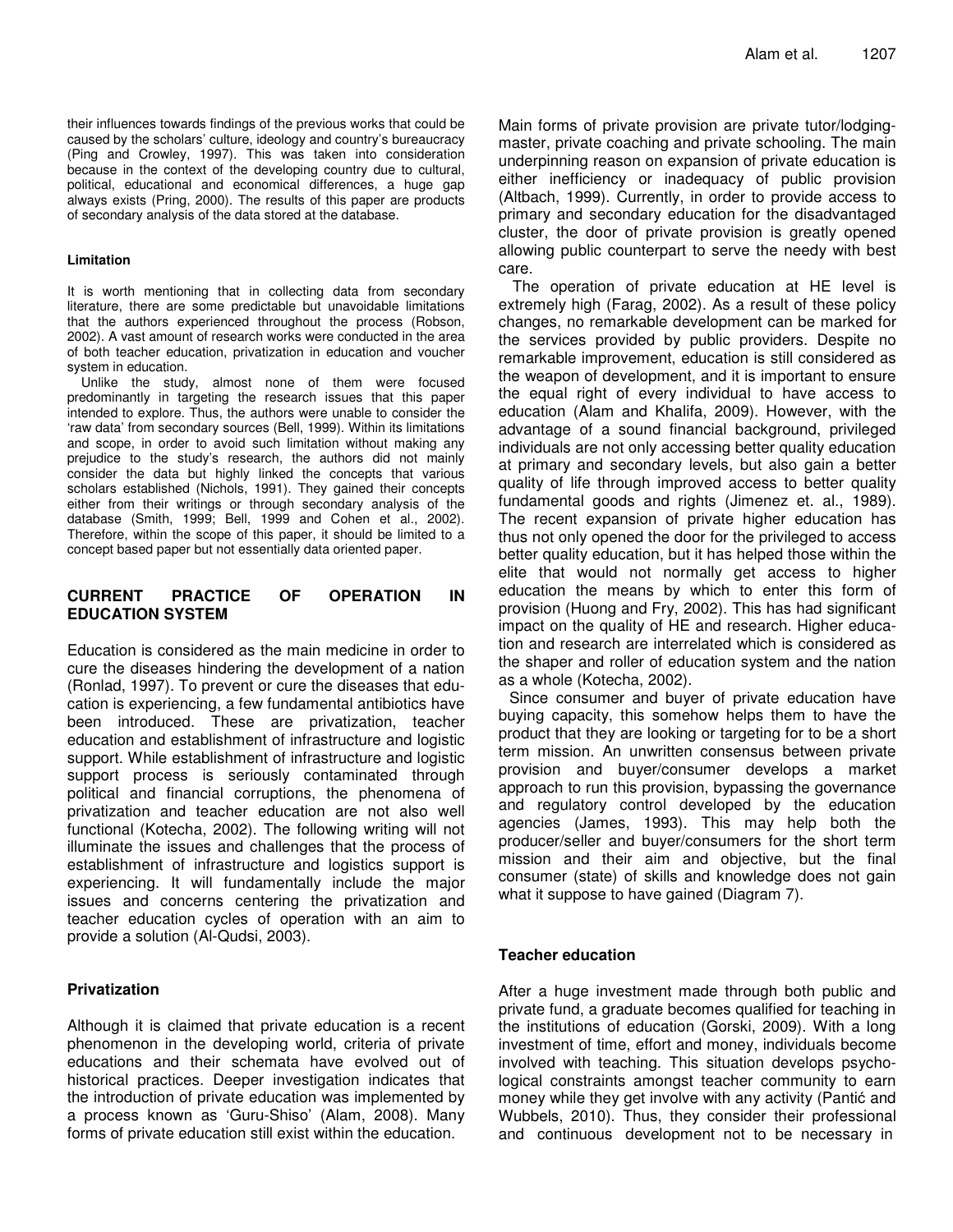

**Diagram 7.** Consumer and product cycle in private education for primary and secondary provision.



**Diagram 8.** Consumer and product cycle in private higher education

updating the knowledge, rather as a key to increase their income potential (Diagram 8). It is widely believed amongst teachers that they are investing their time for the benefit of the students, thus they are reluctant to invest their time unless they are highly compensated with direct or indirect monetary benefits (Diagrams 9 and 10). In order to attract the teachers joining with the training programmes, both the government and teacher training



**Diagram 9.** Product cycle in teacher education.



**Diagram 10.** Consumer cycle in teacher education.

provider (NGO) provides higher incentives. Moreover, many countries also allow the teachers to use this training qualification for the promotion of salary and position (Korthagen et al., 2006; Fajet et al., 2005). Despite these, it is well evident that teacher training ultimately has no wider impact on students' academic excellence. It is also only evident that after having training, teachers can update their knowledge with a very minimum scale. However, further investigation asserts that most of the teachers forget their updated knowledge received from training as little scope to use it or have reluctances on using it (Cochran-Smith, 2003).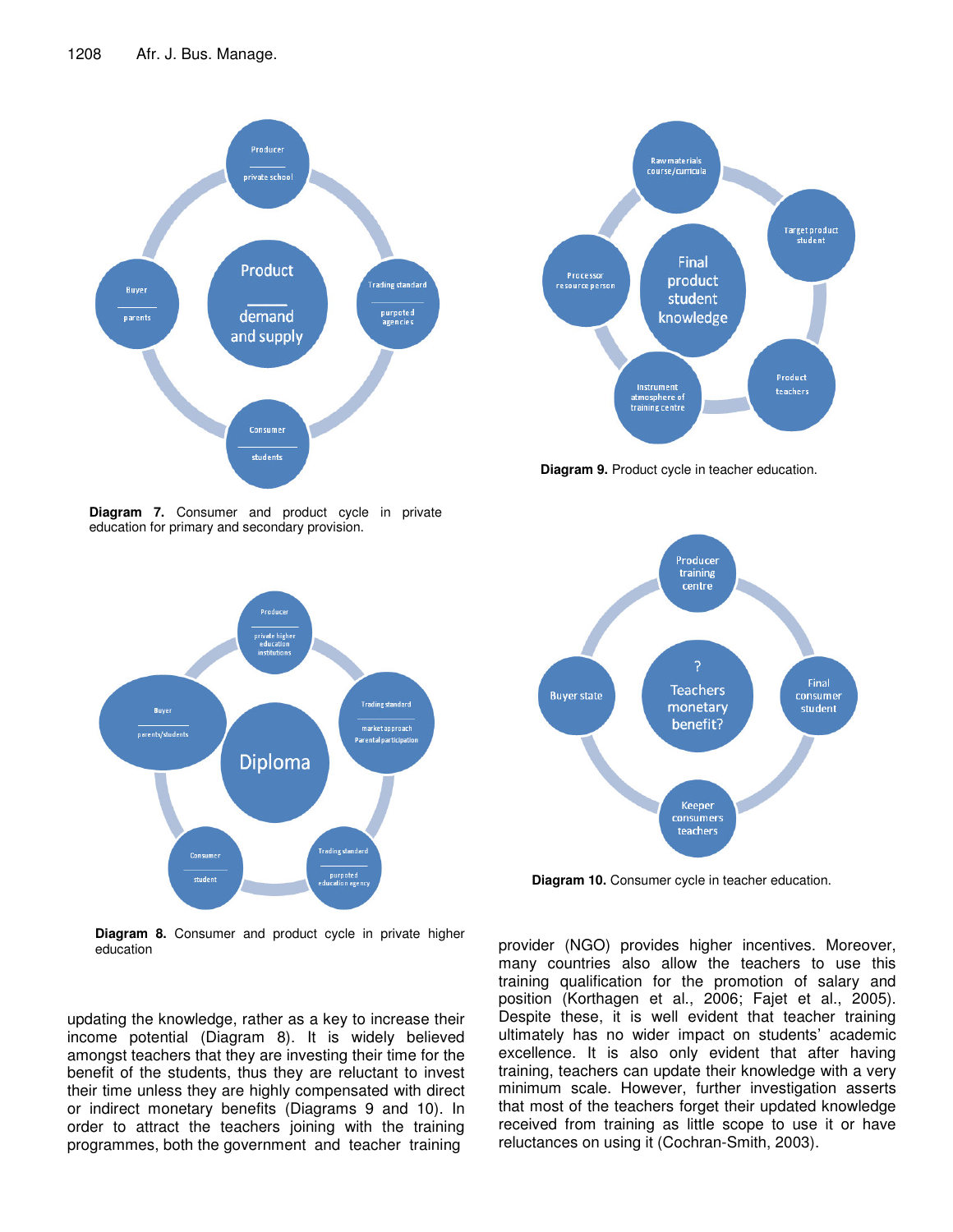As teachers are neither buyers nor consumers of such training offered, they are not serious in the account of teacher education. It is well evident that the teachers<sup>7</sup> who offer private tuition supports to students (especially for Mathematics and English), somehow increases their need based knowledge which is demanded by their clients (Cochran-Smith, 2003). Evidence confirms that these teachers eventually do not necessarily go through the teacher training programme. Criticism can be made that these teachers have only precise knowledge and technique for the subject without having overall education philosophical knowledge and needs or to the pedagogical aspect (Robinson and McMillan, 2006). It might be true, but unfortunately, their affordable clients are maintaining higher grade at primary and secondary education allowing them to enroll into higher education. Thus, the system ultimately fails to filter the most capable students for higher education, which applies for elite jobs too (Anthony, 2001).

## **GENESIS AND CRITERIA OF FREE EDUCATION**

Free education concept and its criteria are not new. Wealthier people of the community, religious and charity organizations established schools as part of their philanthropic activities. Later on, their initiatives were especially targeted to motivate and support the less advantaged with academically well fitted group through the operation of scholarship scheme. Moreover, examples can be noted that many wealthier parents extend their hands to support especially poor male graduates for their education with a condition of marrying their daughters (Ziderman, 2002). In addition, high interest rate of education loan scheme was in operation from the very beginning of education history. In the course of time, official education loan provision provided through formal banking system was introduced. All these activities remarkably neither succeed motivating the poor to education nor providing them an equal access to education, or to have an access to same quality education (Ionescu, 2009). Unemployment and under-employment rate is higher amongst educated graduates with an increasing curve compared to their uneducated counterpart. High interest and non-friendly repay scheme of education loan restricts the consumer/ buyer not to step forward to education loan (Al-Qudsi, 2003). All these catastrophes force the government to introduce massive 'free education for all' concept through the subsidy of public fund. Government initiatives also fail to develop equal quality education for all, rather it reveals that the advantaged group takes the double opportunities (Alam, 2008). For instance, with the parental participation and investment of different kinds of efforts, advantaged group develops an inequality of education quality concept at

public provision. Moreover, private tuition also works as supplement for them resulting to higher performance. As a result, these groups are awarded the scholarship (Hill and Wallace, 1985). These circumstances motivate the elites to progress with education cheerfully, while the poor must be disheartened in contemplating 'education is their right but not their property, rather it is the sole property and asset for the elites'. Thus, it is now time to rethink the concept of education rights (Chapman et al., 2010).

## **Concept of voucher system**

In a society, people live with different economic and social backgrounds. One cluster may be able to buy their needs and demands with a high level of buying power, another can be able to cope with the march, and the other might not be able to cope or they are rather passing a hard time in balancing and minimizing their needs and demands (Alam et al., 2009a, 2009b). It may be a fact that an over squeezing is needed in order to balance and minimize their needs and demands, so the poorer are dying slowly or always sacrificing their needs and demands, let alone to dream about wants and wishes. While these situations are experienced within the poorer cluster, the 'super elite cluster' may deem that their wants and wishes are to be the key fundamentals for daily lives (Alam et al., 2009a; Alam and Hoque, 2010). While this is a common culture in the developing world, the concept of 'education for all as right' is crying and staying in its own corner, while education as goods for elite are laughing to celebrate its success. So, it is now a demand of time to have another concept that may be able to bring a real concept of equality in education. The new concept is defined as voucher system in education. According to this concept, the state/country is considered as the final buyer/ consumer of knowledge and skills provided by any form of school and education, and training providers (Hamman et al., 2010).

Although this is factual within the cycles, there is an area of middle buyer and consumer. As a result of lack of buying capacity, they have no real rights to their choice of education products (Diagram 11). With the scope of new vouchering system, government handovers buying attorney to the midlevel consumer/buyer through voucher (Diagram 11). In order to do so, government has to review and allocate its education budgets in accordance of various levels, types, patterns, locations, nature of subjects and courses. Keeping this view, government needs to find out an exact 'unit cost' for each level, type, pattern, location, nature of subject and course (Li et al., 2010). After this calculation, government will provide the voucher in the worth of full unit cost or unit cost plus supplement, or unit cost minus buyer original capacity in accordance to the economic cluster. This voucher should only be provided to those people who need support. It will not be provided to anyone who has full buying power.

 $7$  Teachers either involved with teaching in school or not (just provide a tuition only)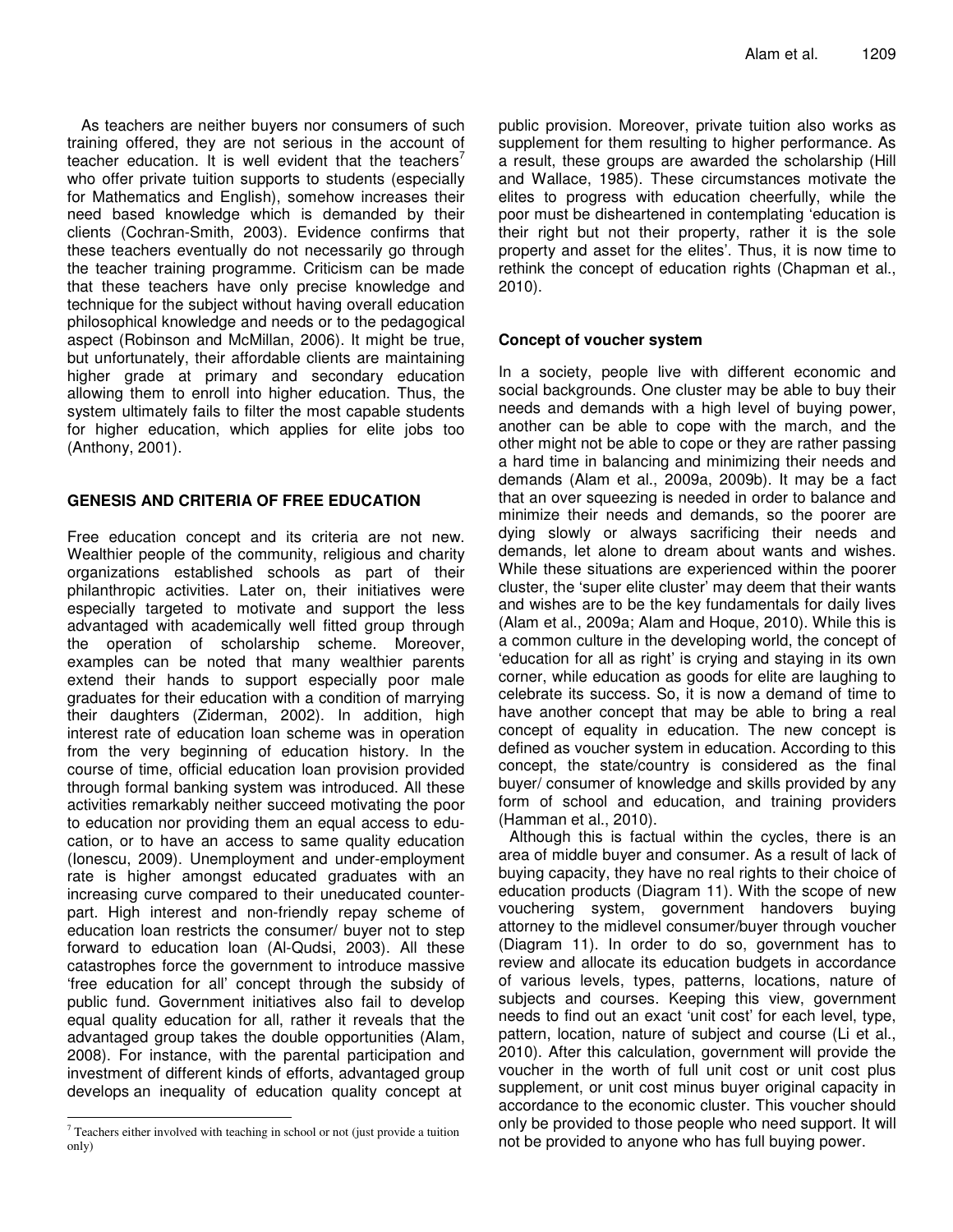

**Diagram 11.** Consumer cycle in voucher.

With the power of the voucher, the mid level buyer/consumer would not be able to take any direct cash.

They would be provided a voucher to buy education from their desired education institutions. These institutions of education could either be public or private. Upon enrolment, this voucher will be given to the school by the clients at monthly basis. Thereafter, schools will collect the fund when submitting the voucher (Sandström and Bergström, 2005). Within this system, schools are also obliged to collect the same amount of fees from the own fees paying group. Schools can neither collect the different scale of fees from their affordable elite clients nor be a beneficial of extra fees for private tuition.

## **Advantages and disadvantages of voucher system**

The following two sections highlight the key characteristics of voucher system as a way of understanding its potential impact. These sections will not focus on the *comparative debate*. However, some of the facts which have been discussed as a *comparative debate* in literature may be analyzed and interpreted. It is important to note that what is seen as an advantage in one region may be seen as a disadvantage in another region. On the other hand, situations regarded as disadvantage of a specific circumstance can be advantageous in other circumstances.

## **Advantages of voucher system**

## *Ownership attitude instead of rights*

Accessing any goods as an option of rights concept always deprives the prestige of the consumers. They often judge them as either beggars or mercy takers from others. This situation even develops into a more humiliated and shameful atmosphere for consumers who are children and adolescents, while they see their other counterparts who are buying the same goods as wearing a diadem (Wells and Zunz, 2009). These psychological constraints prevent them not to be careful buyers. They do not apply the theory of consumers' rights and carefulness rather they consider the goods as donation product. So the consumer and buyers keep silent even if the product is substandard. This problem may be addressed through voucher system.

## *Assurance of Equability*

Both concepts named 'equability' given by the school of Sociology, and 'Jakat' concept of Islam are familiar and popular with their cultural, regional and religious basis. However, while the debates for both concepts are ongoing with the participation of the adherents and opponents, introduction of voucher concept is beyond this debate. It neither clashes with the concept of 'equability' nor 'Jakat' but provides a decent balanced education operation system for a state (Luengo-Prado and Volij, 2003; Wells and Zunz, 2009).

## *Competitive atmosphere between public and private provision*

As a result of this voucher system, each of these institutions has to earn money regardless of their types and level capitalizing the success of institution. Moreover, prudence and transparency in dealing with budget and other activities relating to the education quality and institutional benefit will only be the parameter for development and further progression. Sustainability of the development also depends on continuous and uptight efforts (Levin and Schwartz, 2007).

## *Reduce of Burden from Education Agencies*

Within the current climate, education agencies are overburdened with many activities. These are quality control, funding mechanism, governance and regulatory control, designing and implementation of course and curricular, addressing discrimination, assuring equability and many more. In order to work for all of these, education agencies are passing a period of anxiety. While government institutions are not providing adequate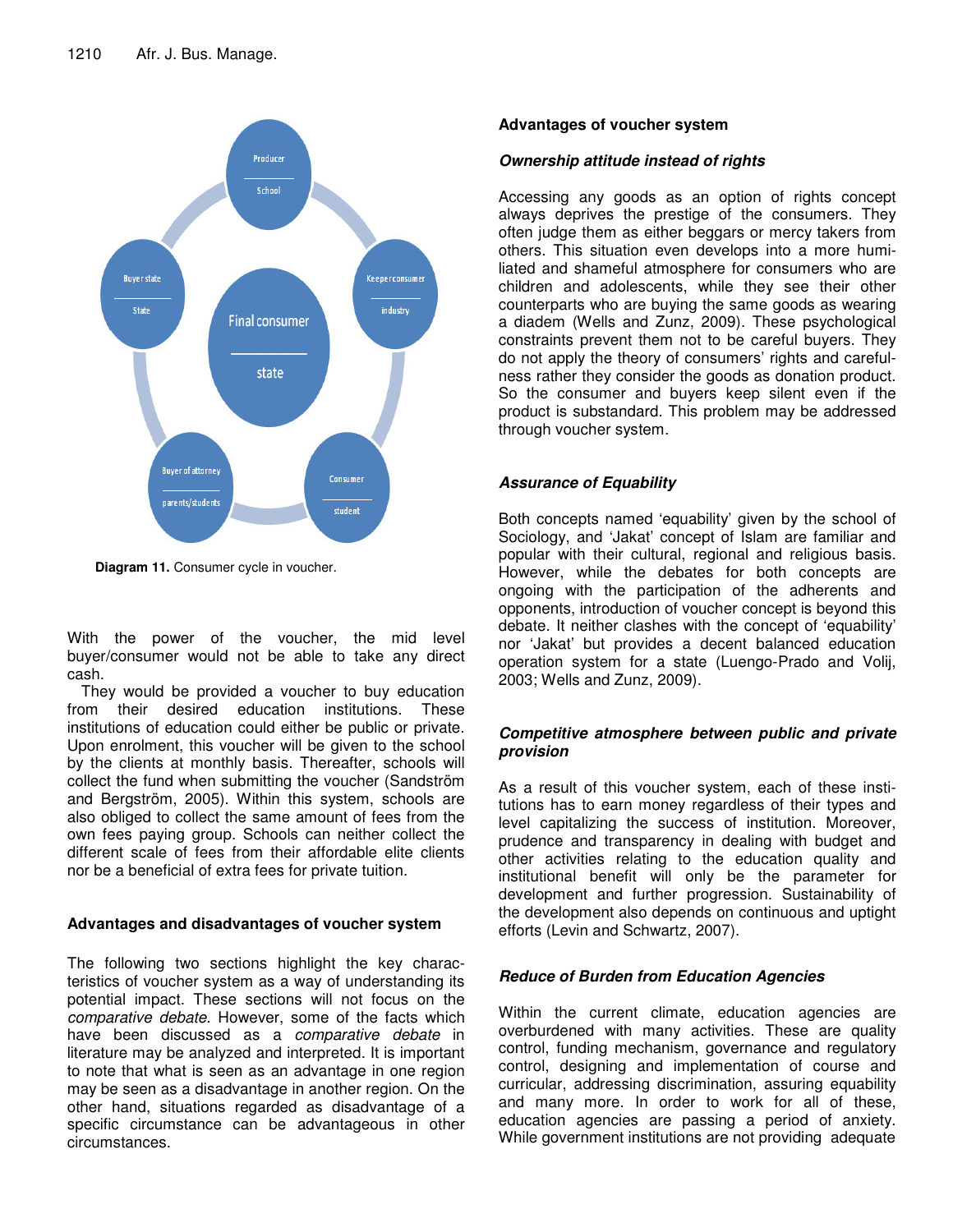support and cooperation to education agency because of the high level of sustainable security for public provision, private counterparts have also no time to extend their cooperation to education agency as they are having hard time in the usage of their time paramountly in order to sustain or stay far away from the potential threats. Voucher system will introduce a system of self responsebility for education institutions allowing education agencies to concentrate on their main businesses (Alam, 2008). The main businesses of education agencies are to present well-time courses and curricula for national development and to assure more progressive education with the highest quality in order to confront the challenges of the 21st century.

#### *Fostering self responsibility and ethics*

Providing freedom with a well guidance and direction helps both the individuals and institutions to understand the significance and real meaning of independence. Rigidly, controlling neither helps nor fosters the responsebilities of guiding anyone to be an independent performer. Moreover, this approach almost results a derailment for both individual and institutions. Thus, graduates produced from such circumstance may suffer a number of constraints preventing them from been the key players in both economic and social development. Moreover, teachers will be self-responsible for the continuous development (Levin, 1992; Hamman et al., 2010).

#### **Disadvantages of voucher system**

#### *Corruption in the distribution process*

Within the distribution process of voucher, a number of stakeholders and organizations would be involved. Many countries experiencing high volume of corruptions in education will also not be exempted for the operation of voucher system. Many individuals may earn illegal money by practicing abominable activities as the way they are involved in currently (Levin, 1992). If this exists, the targeted group beneficiaries will not be benefited. Moreover, in order to have the funds, individuals and schools as well as education agencies may get involved with high level of corruptions as what they are currently practicing and are habituated with.

### *Influence of marketism in education*

It is well evident that private education invest unnecessarily bigger portion of budgets for their promotional activities, which as a result restrict them from investing more money for the actual development of education quality (Alam and Khalifa, 2009). In order to attract students, institutes may get involved with a high level of

marketing and promotional activities. A decent marketing is good for product promotion, but an unfair and showdown competition of marketing does not essentially work for product promotion, rather it increases the production cost. In order to invest for marketing activities, institute minimizes the budget sacrificing quality assurance and control (Kotecha, 2002).

## *Lack of infrastructure and logistic support*

Infrastructure and logistic supports are also significantly important for the development of education industry. Development budget is always used for establishing infrastructure and logistic supports, while a revenue budget is used to meet the regular expenses (Alam et al., 2010). If both budgets (revenue and development) are used through voucher system, schools with a short term vision and mission, and the school experiencing lack of good co-ordination and leadership may only use the funds that are gained through vouchers for daily activities and development. These may result a weaker infrastructure and logistic support for the school. This issue needs to be dealt with prudently and with enough maturity (Korthagen et al., 2006).

## **Strategic, policy and implementation constraints of voucher system**

Introducing voucher system for education is not a simple transformation as it is to be considered a shifting of paradigm. Moving towards a new paradigm always requires two types of preparations. One of them is prerequisite setup and the other is postrequisite (Alam, 2010). While prerequisite setup addresses the main and major constraints that are hindering to start flying, postrequisite setup ensures a well function for daily life with an assurance of smooth running and landing. Having an error-free setup for postrequisite always requires a longer experience (Robinson and McMillan, 2006). An experience of learning from mistakes and commitment for not causing mistake along with good working culture, asserts that coordination and leadership are vital for postrequisite. However, with ensuring a well functional prerequisite setup, no new operation and introduction of new paradigm is impossible. A good prerequisite setup always requires an in-depth critical analysis of probable constraints. The writing that follows includes the probable strategic, policy and implementation constraints of prerequisite setup for voucher system of paradigm shifting (Hashim et al., 2010).

#### **Improper and unacceptable database**

Providing voucher to true buyers/consumers is the major challenge. Many countries lack a proper database for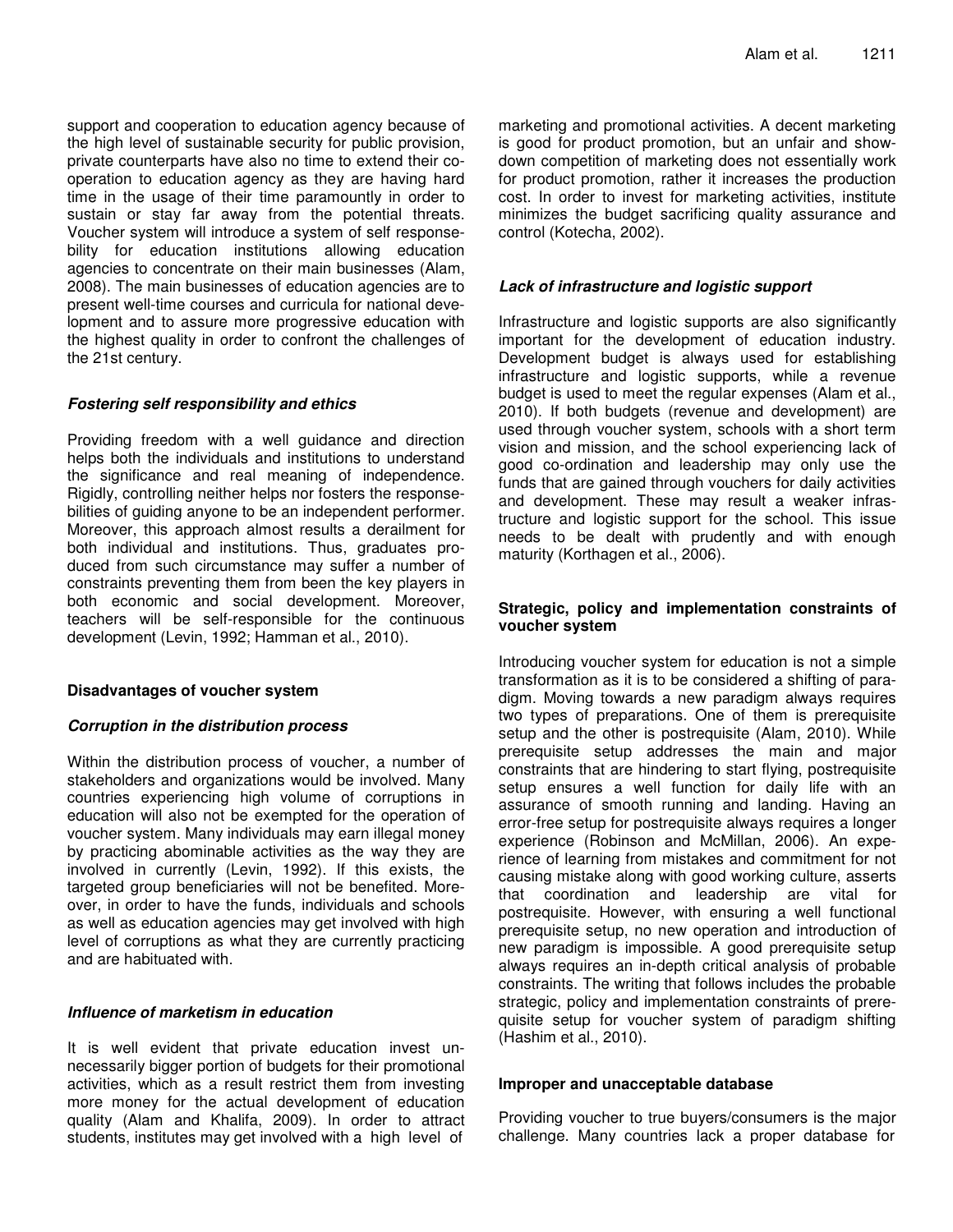information, data and statistics of their massive people. The purpose of this database is to include a wider information, data and statistics of demography. Information is required from all population of a state in a proper database that is able to provide much information both precisely and details ways (Robinson and McMillan, 2006). Moreover, the database would be able to analyze the data with multi diversify ways ensuring statistical significance. Information is in many regards such as economic condition, total number of family members, age and physical condition of the family members, number of income holders of a family, probable future length of income capacity of each income holder, gender of family members, potential time to join with income activity of other members and many other issues (Hashim et al., 2010). These will not only help the voucher system in education, but will also support every activity of any kind of national policy (that is, manpower planning, overall education and tanning planning, fiscal policy and development activity planning). Most of the countries might have this database; however, some of them are having very solid system. Recent development of information technology would be the best use of this database and for various analyses. Without having national ID system along with details database (such as IC, NI and social security number), it is hard to progress into this new paradigm. An e-paradigm on national database would help to solve the problem in many ways (Hashim et al., 2010).

#### **Lack of awareness of midlevel buyers/consumers**

The mid-level buyers/consumers of many countries are not well familiar with philosophy of education and the need, role and purpose of education. Moreover, they suffer with a number of superstitions and traditions (Alam, 2003). Furthermore, while anyone who lives under extreme poverty tries to overcome short term mission, planning for long term can be considered as a nightmare for this circumstance. Within such circumstance, voucher system even fails to attract them towards education. It is worth noting that, if voucher system fails to motivate, of course 'free school concept' cannot resolve this issue. A voucher that includes unit cost plus additional subsidy may be useful for this kind of situation (Psacharopulos and Patrions, 2002).

## **Political and bureaucratic corruption**

Politicians and bureaucrats always like to have a control of everything. Moreover, education sector always receive high priority for allocation of budget. Some degrees of corruption of these huge budgets at every level help to have financial gains for politicians and bureaucrats (Fisher, 1999). Voucher system would engrave the financial power and control from politicians and

bureaucrats. Within the current climate, politicians and bureaucrats of many countries will not be happy to lose their financial power and control, thus introduction of voucher paradigm and its implementation will be hampered.

## **PLAUSIBLE WAYS TO ADDRESS THE CONSTRAINTS**

Before putting forward the potential ways to help voucher system function effectively, it should be appreciably noted that the constraints in regard to implementing voucher system are not created by the voucher system itself. The constraints are already in existence within the system of education in many countries with a long history. The disadvantages and constraints noted earlier are not exclusive to voucher system (Li et al., 2010). The current problems, constraints and challenges are the main enemies for the education system of developing world (Alam et al., 2010). Voucher system aims to work more functionally than the existing mechanism of operation. However, results would be much better through the activation of voucher system if the following issues can be resolved and researches can be conducted.

## **Development of an extensive database**

The states that lack a better database for their population and demography should design a well and vast database both with the consultancy guidance of different levels (that is, micro, macro and organizational) and types (that is, economic, education, health, social and environment and some other sector) of policy makers, scholars, implementers and practitioners (Alam and Hoque, 2010). Involvement of both international policy and information technology experts is to be considered. This master database will not only help the voucher system, but will also play a vital role for any kind of national policy formulation of a state through its micro and macro inputs (Hashim et al., 2010).

#### **Common fees structure**

Government needs to prescribe a common fees structure for each type of providers with a rationally justification in connection to level and types of education, types of courses, location of the schools and considering some other factors that influences the production cost of graduates.

## **Campaigning for awareness**

Communities of many developing countries are not well aware of education philosophy, the purpose of education and the role of education in national development (Al-Qudsi, 2003). Thus, a campaigning might help to make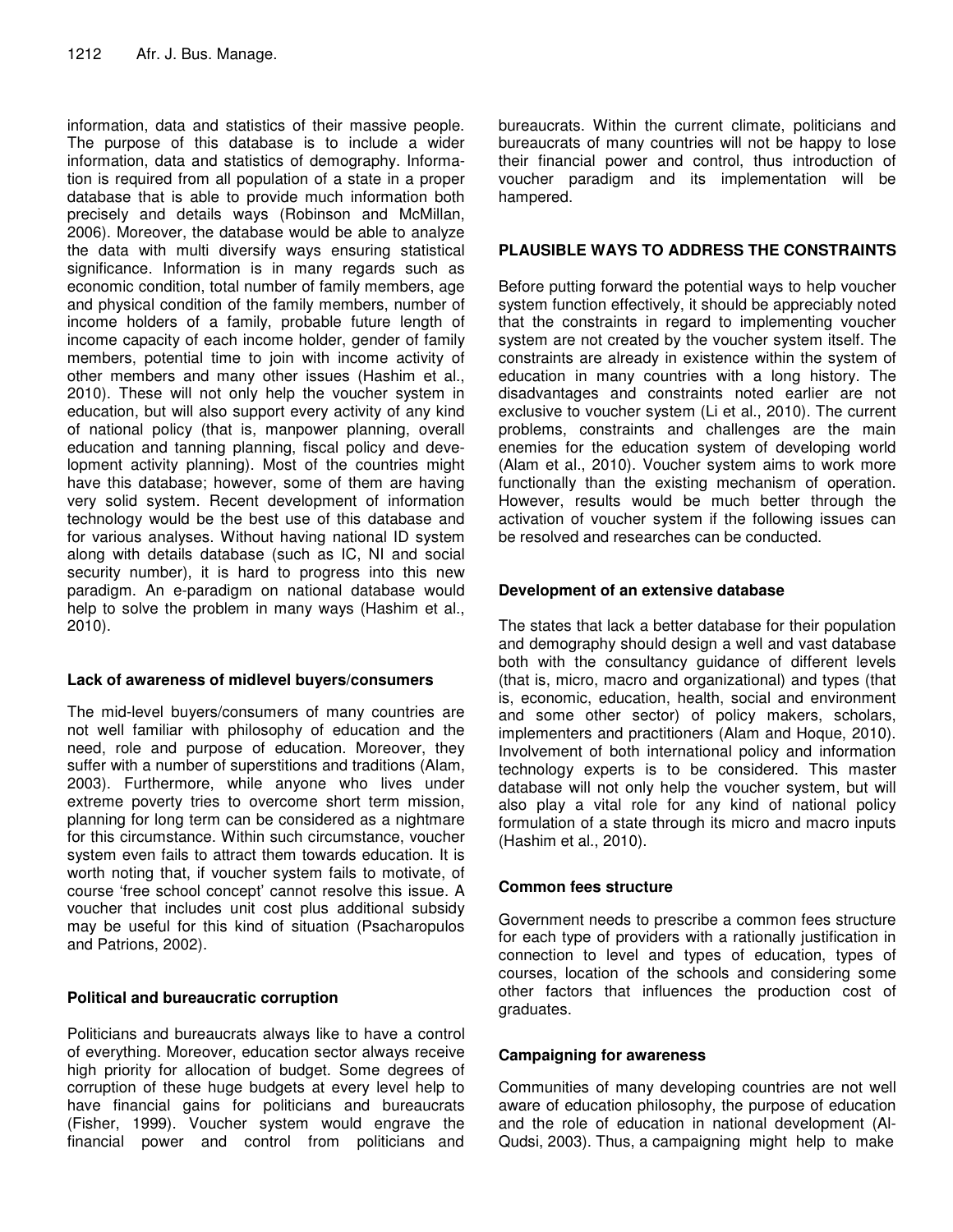education product popular. However, it is also well evident that most parts of the world and communities perceive that education is the key to development. It is only the unpleasant realities that restrict many poor people not to be the beneficiary of education.

#### **Change of mentality and eye sight**

It is common that most of the individuals by nature want to have a short term benefit without investing much time (Alam and Hoque, 2010). Moreover, cash incentives are very attractive. Politicians and bureaucrats are not an exception of it. Since they have more options to take opportunities, thus they are always blamed to be opportunists. Majority of the population of developing nations are ready to follow that path if scopes are provided (ibid). This disease has affected and is spreading hastily. Thus, the mentality should be broaden to long term vision with an idea that, to be a normal citizen of a developed world (a world of desire) is better than to be a high income holder and powerful citizen of a developing nation. It is worth mentioning that even many developing world lacks a minimum standard of basic citizen and civic life, just as many examples can be cited that many countries lack basic supply of drinking water, gas, electricity and some other elements that are necessary for an urban or rural life, let alone a state of peace.

#### **Concluding remark**

In the Third World, any research carried out invariably results in a long list of recommendations. Policy-makers consistently fail to follow any of the suggestions made or, at best, partially implement them (Alam et al., 2009a and Alam and Hoque, 2010). A comprehensive solution continues to be elusive whilst the prevailing culture of corruption and political influence prevents the effective implementation of policies.

However, the authors wish to emphasize that the straightforward and direct implementation of suggestions emerging as a result of this paper which was noted above, may not fully address all of the existing problems. They firmly advocate that, if a transparent and open policy structure could be achieved and political interference minimized, the suggestions could go a long way towards solving at least some of the problems facing the education sector.

The voucher system cannot operate in isolation, thus, the gradual improvement of many issues which require attention to find out solutions with deeper investigation and research, would take this voucher system a long way to shape the education and its needs and roles for cotemporary developing world. This paper concludes with a statement and slogan of their children "education is not my right but my asset."

#### **ACKNOWLEDGEMENTS**

The authors greatly acknowledge the readers' comments and feedbacks. Their deepest gratitude is due to Jillian Wong Kar Yee and Sheila Eden, the editor Beeston Express, UK.

#### **REFERENCES**

- Alam GM (2009a). The role of science and technology education at network age population for sustainable development of Bangladesh through human resource advancement, Sci. Res. Essays, 4(11): 1260-1270.
- Alam GM (2009b). Can governance and regulatory control ensure private higher education as business or public goods in Bangladesh? Afr. J. Bus. Manage., 3(12): 890-906.
- Alam GM (2008a). The Role of Technical and Vocational Education in National Development of Bangladesh. Asia Pacific J. Cooperative Educ., 9(1): 25-44.
- Alam GM (2008b). Impact of Private Higher Education on Bangladeshi Education System: An Investigation of Education Policy, Germany: VDM Verlag, ISBN-10: 3639068815, ISBN-13: 978-3639068818.
- Alam GM (2003). "The impact of students' involvement in party politics on higher education in national development in Bangladesh", The International University Press, MO. USA.
- Alam GM, Hoque KE (2010). Who gains from "brain and body drain" business -developing/developed world or individuals: A comparative study between skilled and semi/unskilled emigrants. Afr. J. Bus. Manage., 4(4): 534-548.
- Alam GM, Hoque KH, Rout GK, Priyadarshini N (2010). Who does gain from EFA – State Business of Education or Private Higher education in Developing nation: A study to understand the policy impact in Bangladesh? Afr. J. Bus. Manage., 4(6): 770-789.
- Alam GM, Khalifa MTB, Shahjamal MM (2009a). Return from education system in Bangladesh: An investigation on comparative flashback scenario. Afr. J. Bus. Manage., 3 (10): 567-575.
- Alam GM, Hoque KE, Khalifa MTB, Siraj S, Ghani MFA (2009b). The role of agriculture education and training on agriculture economics and national development of Bangladesh. Afr. J. Agric. Res., 4(12): 1334-1350.
- Alam GM, Khalifa MTB (2009). The impact of introducing business marketing approach to education: A study on private HE in Bangladesh. Afr. J. Bus. Manage., 3(9):463-474.
- Altbach P (1999). Private Higher Education: Themes and Variation in Comparative Perspective. Prospects, 29(3): 311-323.
- Al-Qudsi SS (2003). Family background, school enrollments and wastage: evidence from Arab countries, Econ. Educ. Rev., 22(6): 567- 580.
- Anthony C (2001). The recent landscape of teacher education: critical points and possible conjectures. Teaching Teacher Educ., 17(5): 599- 611.
- Bell J (1999). Doing your Research Projects. Third Edition, Buckingham, Philadelphia.: Open University Press,
- Chapman B, Lounkaew K, Polsiri P, Sarachitti R, Sitthipongpanich T (2010). Thailand's Student Loans Fund: Interest Rate Subsidies and Repayment Burdens. Economics of Education Review, Accepted Manuscript, Available online 13 April 2010.
- Cochran-Smith M (2003). Learning and Unlearning: The Education of Teacher Educators. Teaching and Teacher Education. 19(1): 5-28.
- Conway PF, Clark CM (2003). The journey inward and outward: a reexamination of Fuller's concerns-based model of teacher development. Teaching and Teacher Education, 19: 465-482.
- Cohen L, Manion L, Morrison K (2002). Research Methods in Education. Rutledge, Flamer, Sussex.
- Fagerlind I, Saha J (1989). Education and National Development, Oxford, New York: Pergamon Press.
- Farag I (2002). Higher Education in Egypt: The realpolitik of privatization. Int. Higher Educ., 18: 16-17.
- Fisher RJ (1999). Devolution and Decentralization of Forest